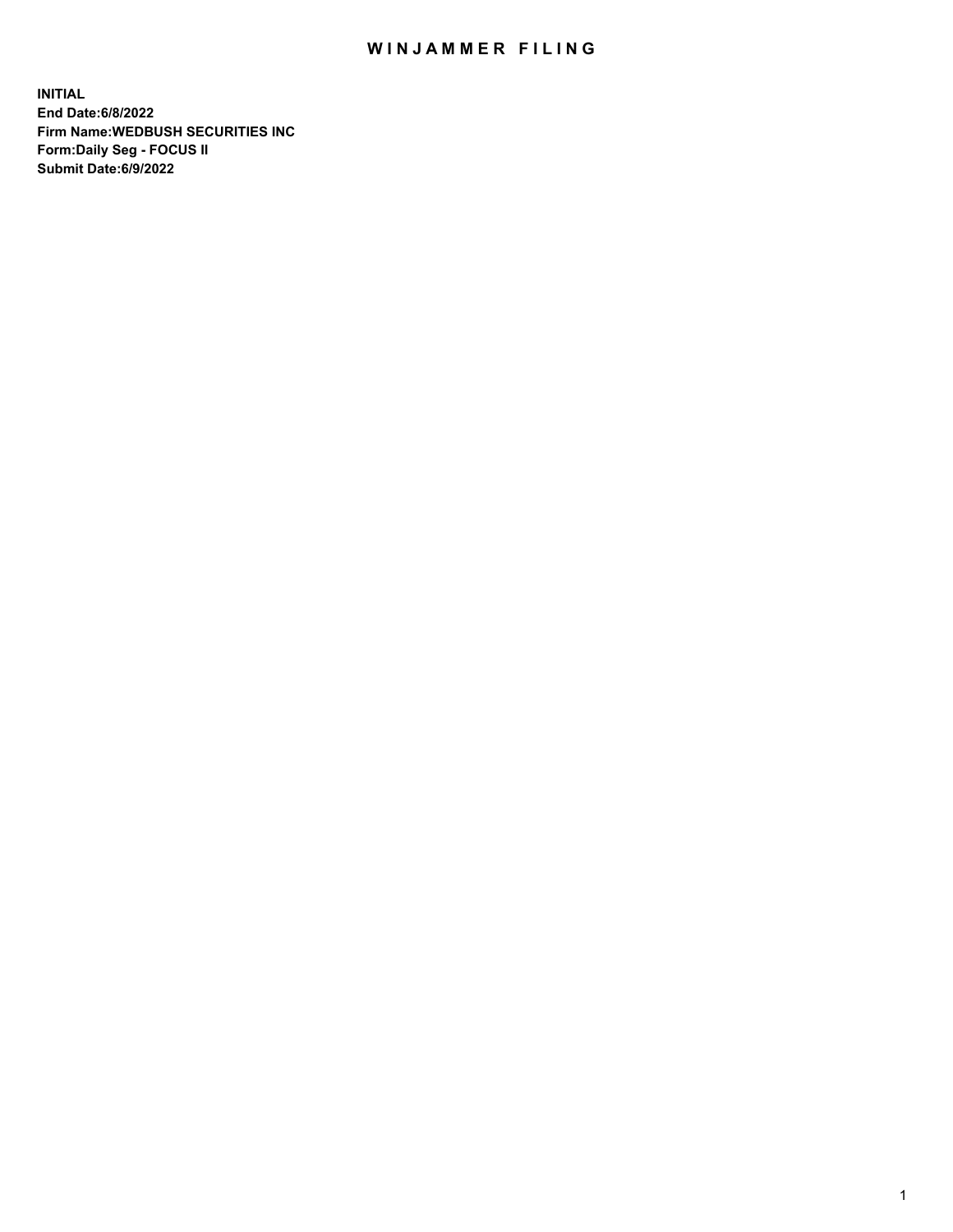**INITIAL End Date:6/8/2022 Firm Name:WEDBUSH SECURITIES INC Form:Daily Seg - FOCUS II Submit Date:6/9/2022 Daily Segregation - Cover Page**

| $-99.99$ and $-99.0$<br>Name of Company                                                                                                                                                                                                                                                                                        | <b>WEDBUSH SECURITIES INC</b>                                  |
|--------------------------------------------------------------------------------------------------------------------------------------------------------------------------------------------------------------------------------------------------------------------------------------------------------------------------------|----------------------------------------------------------------|
| <b>Contact Name</b>                                                                                                                                                                                                                                                                                                            | <b>Kevin Wirth</b>                                             |
| <b>Contact Phone Number</b>                                                                                                                                                                                                                                                                                                    | 312-784-0475                                                   |
| <b>Contact Email Address</b>                                                                                                                                                                                                                                                                                                   | kevin.wirth@wedbush.com                                        |
| FCM's Customer Segregated Funds Residual Interest Target (choose one):<br>a. Minimum dollar amount: ; or<br>b. Minimum percentage of customer segregated funds required:% ; or<br>c. Dollar amount range between: and; or<br>d. Percentage range of customer segregated funds required between:% and%.                         | <u>19,000,000</u><br><u>0</u><br><u>00</u><br>0 <sub>0</sub>   |
| FCM's Customer Secured Amount Funds Residual Interest Target (choose one):<br>a. Minimum dollar amount: ; or<br>b. Minimum percentage of customer secured funds required:%; or<br>c. Dollar amount range between: and; or<br>d. Percentage range of customer secured funds required between: % and %.                          | 1,000,000<br><u>0</u><br><u>00</u><br>0 <sub>0</sub>           |
| FCM's Cleared Swaps Customer Collateral Residual Interest Target (choose one):<br>a. Minimum dollar amount: ; or<br>b. Minimum percentage of cleared swaps customer collateral required:% ; or<br>c. Dollar amount range between: and; or<br>d. Percentage range of cleared swaps customer collateral required between:% and%. | $\overline{\mathbf{0}}$<br>$\overline{\mathbf{0}}$<br>00<br>00 |

Attach supporting documents CH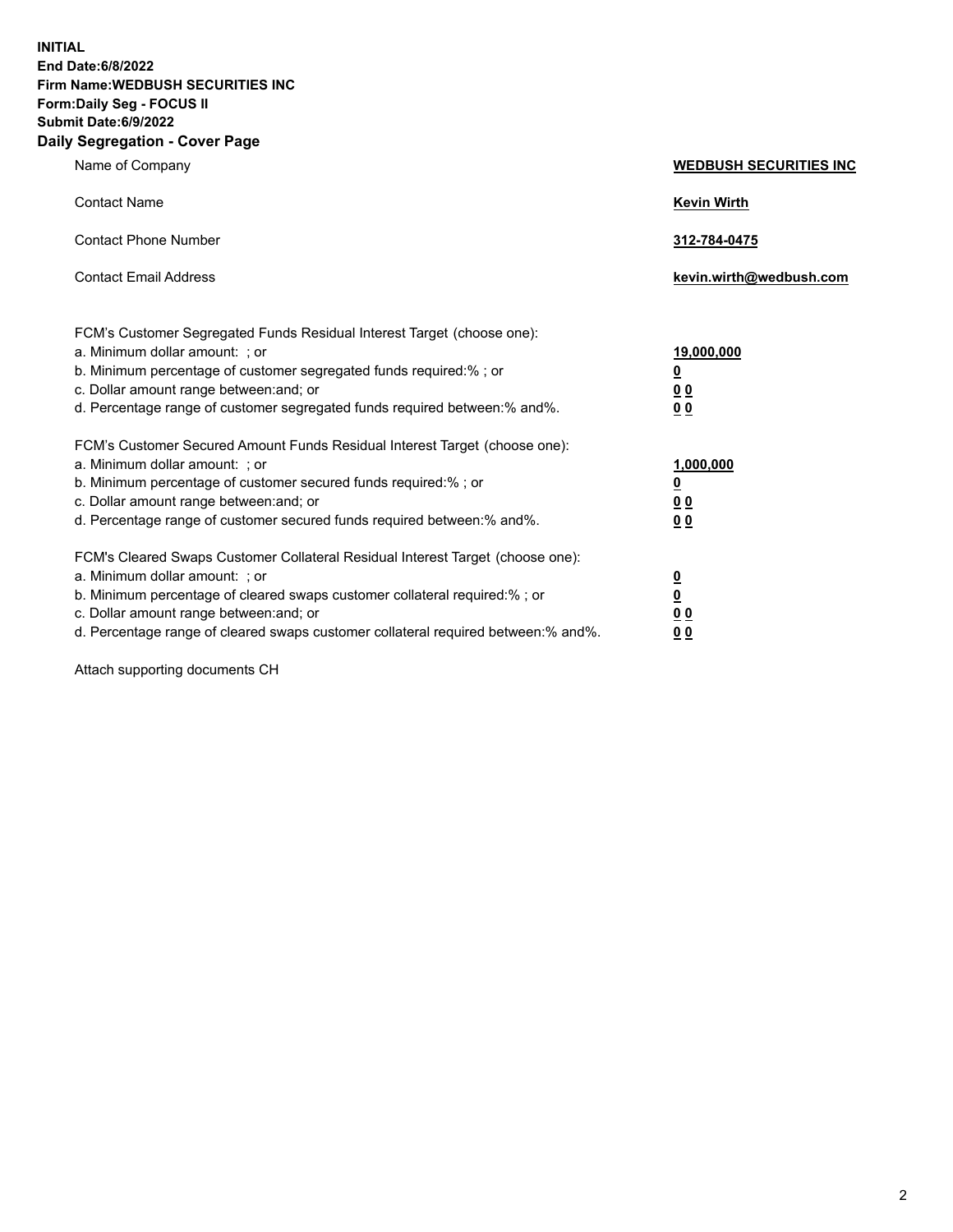**INITIAL End Date:6/8/2022 Firm Name:WEDBUSH SECURITIES INC Form:Daily Seg - FOCUS II Submit Date:6/9/2022 Daily Segregation - Secured Amounts**

|     | Pany Obyroganon Oboaroa Annoania                                                                           |                                    |
|-----|------------------------------------------------------------------------------------------------------------|------------------------------------|
|     | Foreign Futures and Foreign Options Secured Amounts                                                        |                                    |
|     | Amount required to be set aside pursuant to law, rule or regulation of a foreign                           | $0$ [7305]                         |
|     | government or a rule of a self-regulatory organization authorized thereunder                               |                                    |
| 1.  | Net ledger balance - Foreign Futures and Foreign Option Trading - All Customers                            |                                    |
|     | A. Cash                                                                                                    | 38,280,654 [7315]                  |
|     | B. Securities (at market)                                                                                  | $0$ [7317]                         |
| 2.  | Net unrealized profit (loss) in open futures contracts traded on a foreign board of trade                  | -892,095 [7325]                    |
| 3.  | Exchange traded options                                                                                    |                                    |
|     | a. Market value of open option contracts purchased on a foreign board of trade                             | <b>452</b> [7335]                  |
|     | b. Market value of open contracts granted (sold) on a foreign board of trade                               | $-6,206$ [7337]                    |
| 4.  | Net equity (deficit) (add lines 1. 2. and 3.)                                                              | 37,382,805 [7345]                  |
| 5.  | Account liquidating to a deficit and account with a debit balances - gross amount                          | $6,955$ [7351]                     |
|     | Less: amount offset by customer owned securities                                                           | 0 [7352] 6,955 [7354]              |
| 6.  | Amount required to be set aside as the secured amount - Net Liquidating Equity                             | 37,389,760 [7355]                  |
|     | Method (add lines 4 and 5)                                                                                 |                                    |
| 7.  | Greater of amount required to be set aside pursuant to foreign jurisdiction (above) or line                | 37,389,760 [7360]                  |
|     | 6.                                                                                                         |                                    |
|     | FUNDS DEPOSITED IN SEPARATE REGULATION 30.7 ACCOUNTS                                                       |                                    |
| 1.  | Cash in banks                                                                                              |                                    |
|     | A. Banks located in the United States                                                                      | 14,492,542 [7500]                  |
|     | B. Other banks qualified under Regulation 30.7                                                             | 3,066,681 [7520] 17,559,223 [7530] |
| 2.  | Securities                                                                                                 |                                    |
|     | A. In safekeeping with banks located in the United States                                                  | $0$ [7540]                         |
|     | B. In safekeeping with other banks qualified under Regulation 30.7                                         | 0 [7560] 0 [7570]                  |
| 3.  | Equities with registered futures commission merchants                                                      |                                    |
|     | A. Cash                                                                                                    | 17,334,725 [7580]                  |
|     | <b>B.</b> Securities                                                                                       | $0$ [7590]                         |
|     | C. Unrealized gain (loss) on open futures contracts                                                        | $0$ [7600]                         |
|     | D. Value of long option contracts                                                                          | $0$ [7610]                         |
|     | E. Value of short option contracts                                                                         | 0 [7615] 17,334,725 [7620]         |
| 4.  | Amounts held by clearing organizations of foreign boards of trade                                          |                                    |
|     | A. Cash                                                                                                    | 6,932,198 [7640]                   |
|     | <b>B.</b> Securities                                                                                       | $0$ [7650]                         |
|     | C. Amount due to (from) clearing organization - daily variation                                            | $0$ [7660]                         |
|     | D. Value of long option contracts                                                                          | $0$ [7670]                         |
|     | E. Value of short option contracts                                                                         | 0 [7675] 6,932,198 [7680]          |
| 5.  | Amounts held by members of foreign boards of trade                                                         |                                    |
|     | A. Cash                                                                                                    | 415,096 [7700]                     |
|     | <b>B.</b> Securities                                                                                       | $0$ [7710]                         |
|     | C. Unrealized gain (loss) on open futures contracts                                                        | $0$ [7720]                         |
|     | D. Value of long option contracts                                                                          | 452 [7730]                         |
|     | E. Value of short option contracts                                                                         | -6,206 [7735] 409,342 [7740]       |
| 6.  | Amounts with other depositories designated by a foreign board of trade                                     | $0$ [7760]                         |
| 7.  | Segregated funds on hand                                                                                   | $0$ [7765]                         |
| 8.  | Total funds in separate section 30.7 accounts                                                              | 42,235,488 [7770]                  |
| 9.  | Excess (deficiency) Set Aside for Secured Amount (subtract line 7 Secured Statement<br>Page 1 from Line 8) | 4,845,728 [7380]                   |
| 10. | Management Target Amount for Excess funds in separate section 30.7 accounts                                | 1,000,000 [7780]                   |
| 11. | Excess (deficiency) funds in separate 30.7 accounts over (under) Management Target                         | 3,845,728 [7785]                   |
|     |                                                                                                            |                                    |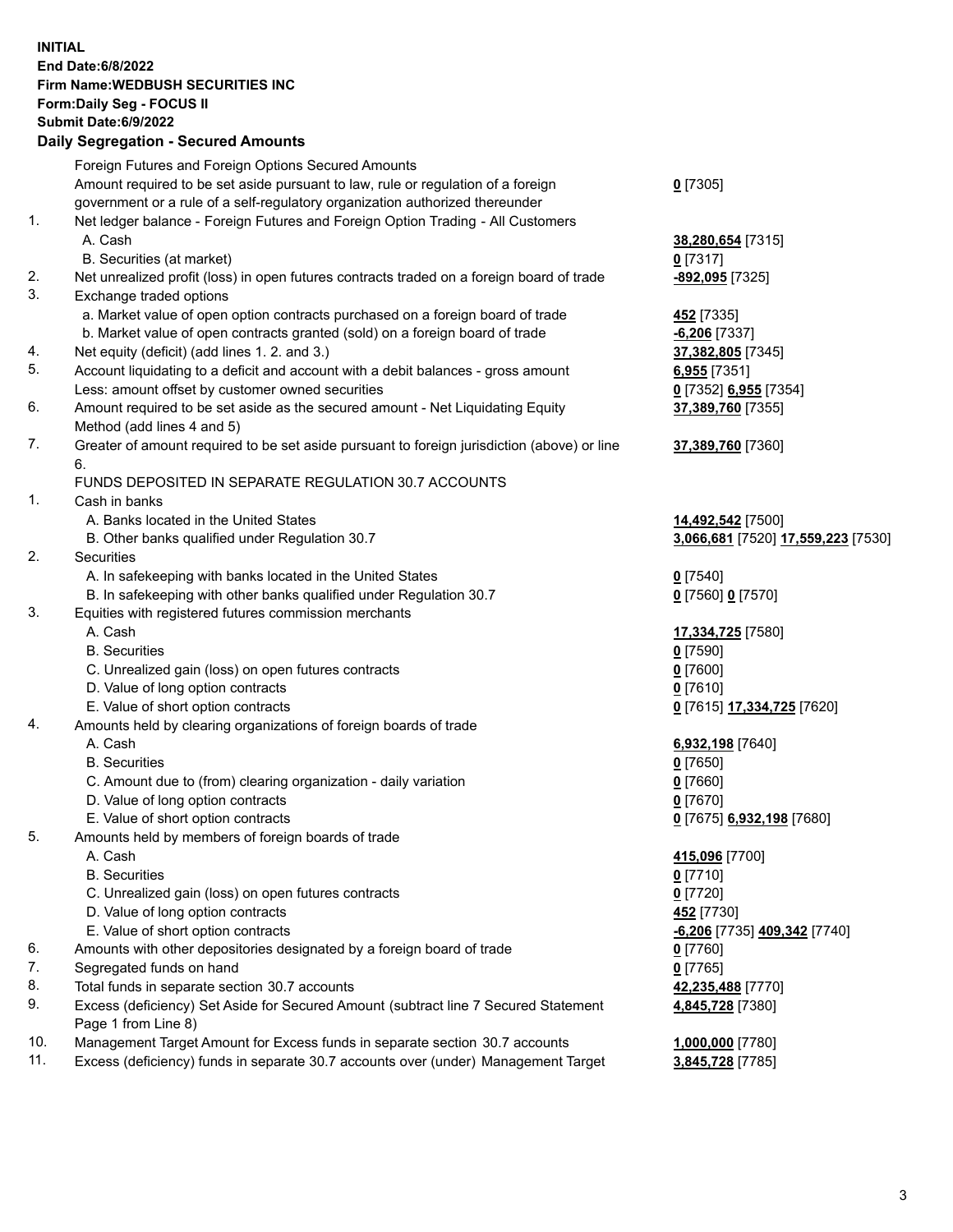|     | <b>INITIAL</b>                                                                            |                                            |
|-----|-------------------------------------------------------------------------------------------|--------------------------------------------|
|     | <b>End Date:6/8/2022</b>                                                                  |                                            |
|     | <b>Firm Name: WEDBUSH SECURITIES INC</b>                                                  |                                            |
|     | <b>Form:Daily Seg - FOCUS II</b>                                                          |                                            |
|     | Submit Date: 6/9/2022                                                                     |                                            |
|     | Daily Segregation - Segregation Statement                                                 |                                            |
|     | SEGREGATION REQUIREMENTS(Section 4d(2) of the CEAct)                                      |                                            |
| 1.  | Net ledger balance                                                                        |                                            |
|     | A. Cash                                                                                   | 2,256,283,402 [7010]                       |
|     | B. Securities (at market)                                                                 | 198,049,116 [7020]                         |
| 2.  | Net unrealized profit (loss) in open futures contracts traded on a contract market        | 1,287,637,516 [7030]                       |
| 3.  | Exchange traded options                                                                   |                                            |
|     | A. Add market value of open option contracts purchased on a contract market               | 8,139,168,470 [7032]                       |
|     | B. Deduct market value of open option contracts granted (sold) on a contract market       | -5,771,865,460 [7033]                      |
| 4.  | Net equity (deficit) (add lines 1, 2 and 3)                                               | 6,109,273,044 [7040]                       |
| 5.  | Accounts liquidating to a deficit and accounts with                                       |                                            |
|     | debit balances - gross amount                                                             | 3,460,449 [7045]                           |
|     | Less: amount offset by customer securities                                                | -3,013,963 [7047] 446,486 [7050]           |
| 6.  | Amount required to be segregated (add lines 4 and 5)                                      | 6,109,719,530 [7060]                       |
|     | FUNDS IN SEGREGATED ACCOUNTS                                                              |                                            |
| 7.  | Deposited in segregated funds bank accounts                                               |                                            |
|     | A. Cash                                                                                   | 925,736,378 [7070]                         |
|     | B. Securities representing investments of customers' funds (at market)                    | $0$ [7080]                                 |
|     | C. Securities held for particular customers or option customers in lieu of cash (at       | 487,523 [7090]                             |
| 8.  | market)                                                                                   |                                            |
|     | Margins on deposit with derivatives clearing organizations of contract markets<br>A. Cash |                                            |
|     | B. Securities representing investments of customers' funds (at market)                    | 1,785,501,492 [7100]<br>898,563,347 [7110] |
|     | C. Securities held for particular customers or option customers in lieu of cash (at       | 193,618,412 [7120]                         |
|     | market)                                                                                   |                                            |
| 9.  | Net settlement from (to) derivatives clearing organizations of contract markets           | -19,731,748 [7130]                         |
| 10. | Exchange traded options                                                                   |                                            |
|     | A. Value of open long option contracts                                                    | 8,139,168,470 [7132]                       |
|     | B. Value of open short option contracts                                                   | -5,771,865,460 [7133]                      |
| 11. | Net equities with other FCMs                                                              |                                            |
|     | A. Net liquidating equity                                                                 | $0$ [7140]                                 |
|     | B. Securities representing investments of customers' funds (at market)                    | $0$ [7160]                                 |
|     | C. Securities held for particular customers or option customers in lieu of cash (at       | $0$ [7170]                                 |
|     | market)                                                                                   |                                            |
| 12. | Segregated funds on hand                                                                  | 3,943,181 [7150]                           |
| 13. | Total amount in segregation (add lines 7 through 12)                                      | 6,155,421,595 [7180]                       |
| 14. | Excess (deficiency) funds in segregation (subtract line 6 from line 13)                   | 45,702,065 [7190]                          |
| 15. | Management Target Amount for Excess funds in segregation                                  | 19,000,000 [7194]                          |
| 16. | Excess (deficiency) funds in segregation over (under) Management Target Amount            | 26,702,065 [7198]                          |

16. Excess (deficiency) funds in segregation over (under) Management Target Amount Excess